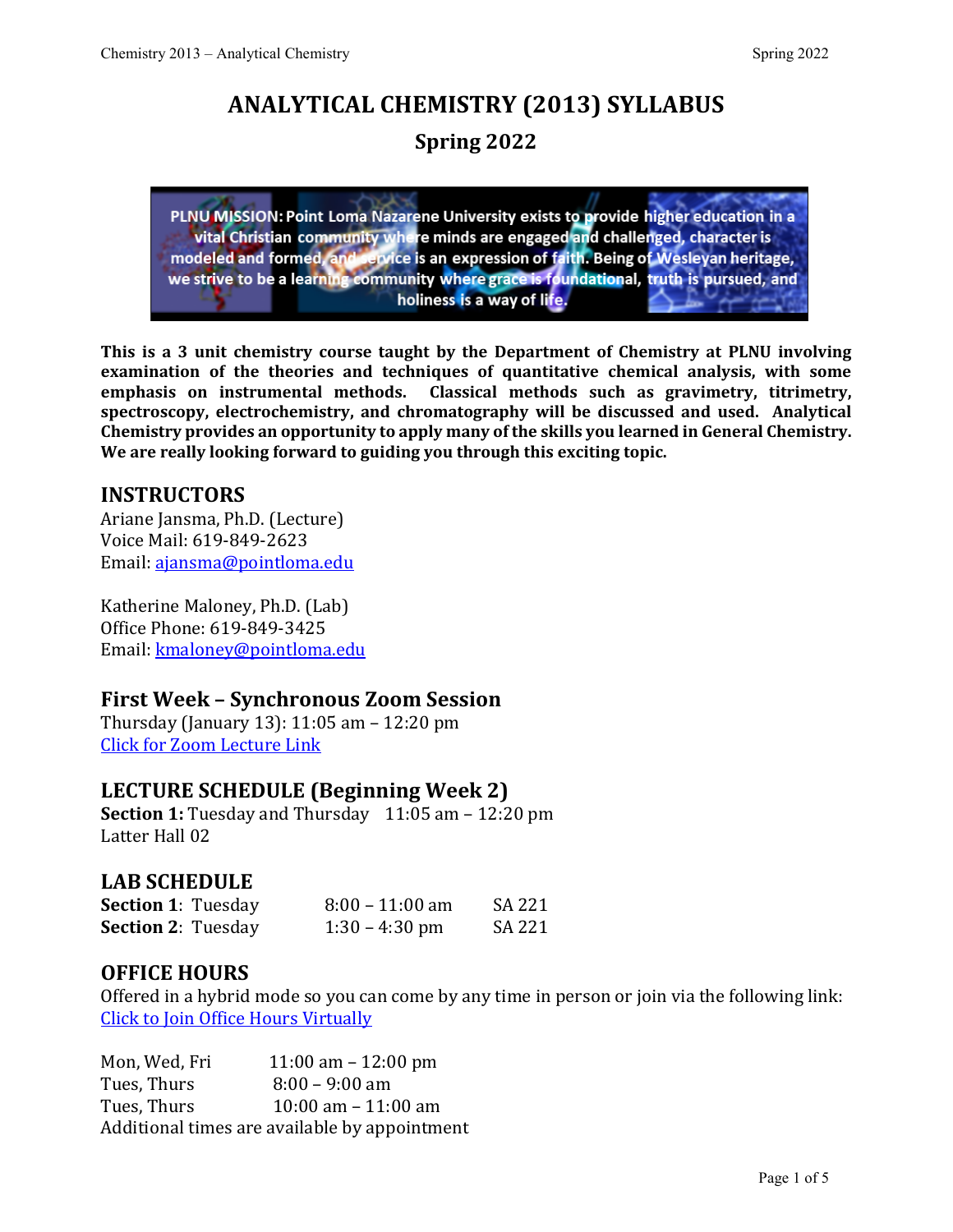# **REQUIRED TEXTBOOK AND COURSE MATERIALS:**

- **Textbook\*:** Daniel C. Harris, Quantitative Chemical Analysis, W.H. Freeman and Company, 10th edition 2016. ISBN-13: 9781319044053 (hard cover with Sapling code) or ISBN-13: 9781319044060 (loose leaf with Sapling code).
- Laboratory Notebook and Lab Coat: \$15 and we will include a free lab coat if you need one – purchase with Dr. Maloney.
- **Online Homework:** Sapling Learning www.saplinglearning.com/login (bundled with hard cover or loose leaf textbook or purchased separately for \$47 or with eText)
- Course Website: Canvas https://canvas.pointloma.edu
- Scientific Calculator
- Computer with Excel
- Laboratory Safety Glasses

## **OPTIONAL MATERIAL:**

• Daniel C. Harris, Solution Manual for Quantitative Chemical Analysis, W.H. Freeman and Company, 9th edition 2016. ISBN-13: 9781464175633.

\* This textbook is also used for Instrumental Analysis (CHE370)

## **COURSE DESCRIPTION:**

Examination of the theories and techniques of quantitative chemical analysis, with some emphasis on instrumental methods. Classical methods such as gravimetry, titrimetry, spectroscopy, electrochemistry, and chromatography will be discussed and used.

## **LEARNING OUTCOMES:**

At the end of this course, students will be able to:

- Evaluate analytical data by determining error and uncertainty and using statistical methods such as the F test, t test, paired t test, and Q test.
- Solve equilibrium problems related to precipitation, acid-base, complexation, and oxidation-reduction reactions.
- Understand the concepts of various gravimetric methods such as precipitation, volatilization, and particulate gravimetry.
- Explain the principles of titrimetric methods including acid-base, complexometric, redox, and precipitation titrations.
- Understand the concepts of various spectroscopic and electrochemical methods.
- Perform analytical laboratory techniques related to the topics listed above.

Program Learning Outcomes: ENVS PLO 2 will be assessed directly using the ACS Analytical Chemistry Exam.

**PREREQUISITE:** One year of General Chemistry

**COREQUISITE:** Analytical Chemistry Lab, CHE2013L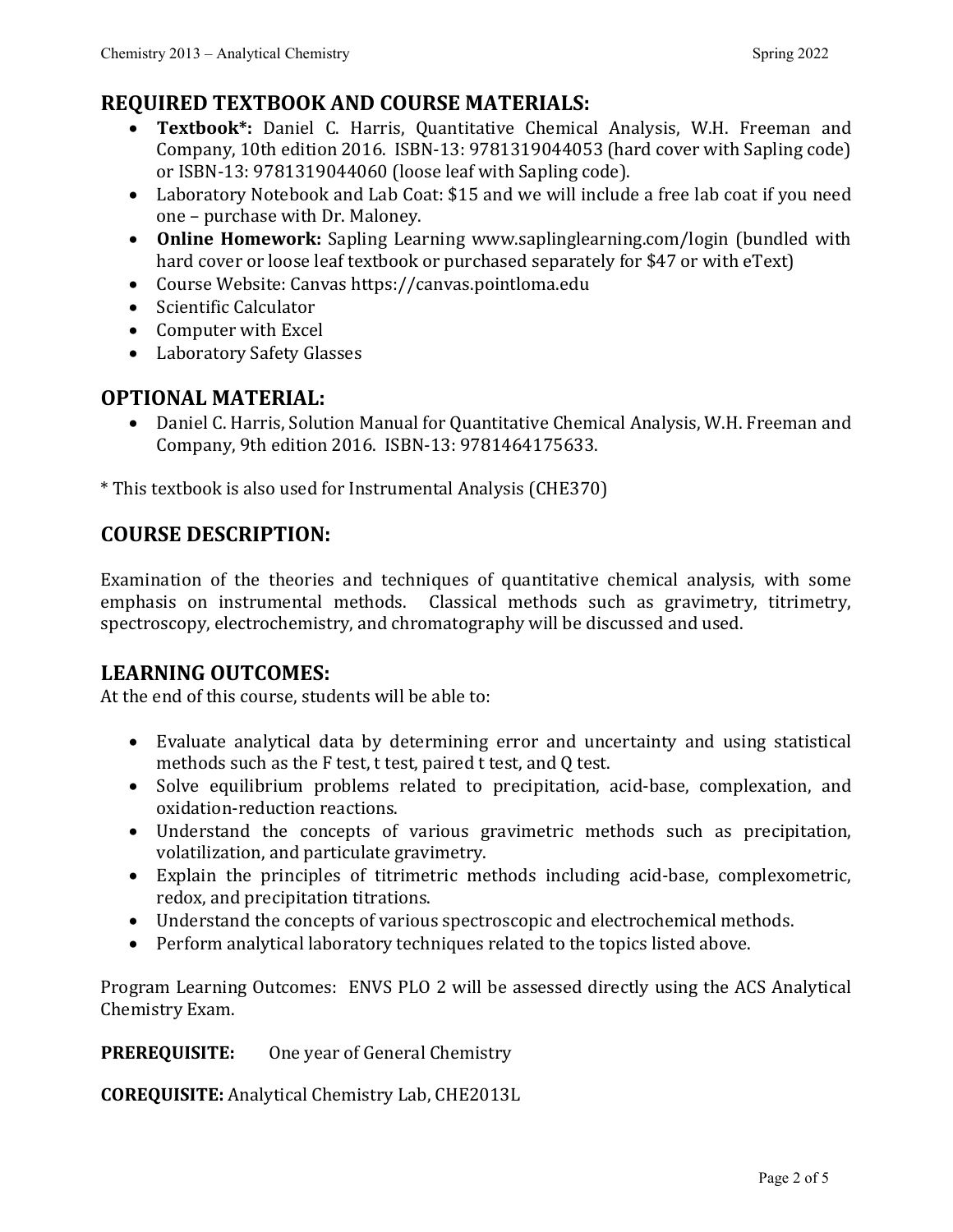## **EVALUATION:**

The activities described below will contribute to your total course grade according to the following:

| Lecture Examinations (3)                            | 36%             |
|-----------------------------------------------------|-----------------|
| Homework                                            | 10%             |
| Quizzes, Pre-Class Assignments, In-Class Activities | 10%             |
| Lecture Final Examination                           | 14%             |
| Laboratory Work                                     | 20 <sub>%</sub> |
| Laboratory Final Examination                        | 10 <sub>%</sub> |

Letter grades will be assigned at the end of the course according to the following approximate scale:

 $\begin{array}{cc}\nA & 90 - 100\% \\
B & 80 - 89\% \n\end{array}$ B  $80 - 89\%$ <br>C  $70 - 79\%$  $\begin{array}{cc}\n\text{C} & 70 - 79\% \\
\text{D} & 60 - 69\%\n\end{array}$  $60 - 69%$  $NC/F < 60\%$ 

(+) and (–) grades will be assigned within each bracket except there is no A+ grade.

## **ATTENDANCE AND PARTICIPATION**

You are responsible for all the material and announcements covered during lecture and lab. Regular and punctual attendance at all classes is considered essential to optimum academic achievement. If the student is absent from more than 10 percent of class meetings, the faculty member can file a written report which may result in de-enrollment. If the absences exceed 20 percent, the student may be de-enrolled without notice until the university drop date or, after that date, receive the appropriate grade for their work and participation. See [Class Attendance](https://catalog.pointloma.edu/content.php?catoid=35&navoid=2136#Class_Attendance) in the Undergraduate Academic Catalog.

## **ONLINE HOMEWORK**

Homework will be assigned regularly through Sapling Learning [\(www.saplinglearning.com/login](http://www.saplinglearning.com/login) course ID: **cwyxtf**). Go to [Sapling Registration](https://macmillan.force.com/macmillanlearning/s/article/Sapling-Learning-Registering-for-courses) for instructions on how to enroll in the course site. Sapling's technical support team can be reached by phone or this [webform.](https://macmillan.force.com/macmillanlearning/s/) Successful completion of homework is essential in mastering the course material.

## **PRE-CLASS ASSIGNMENTS, IN-CLASS ACTIVITIES AND QUIZZES**

Pre-class assignments and in-class activities will be assigned in Canvas. Quizzes will be given periodically throughout the course covering either the reading assignment or material already discussed in class. The lowest pre-class assignment, in-class activity or quiz score will be discarded when final grades are computed.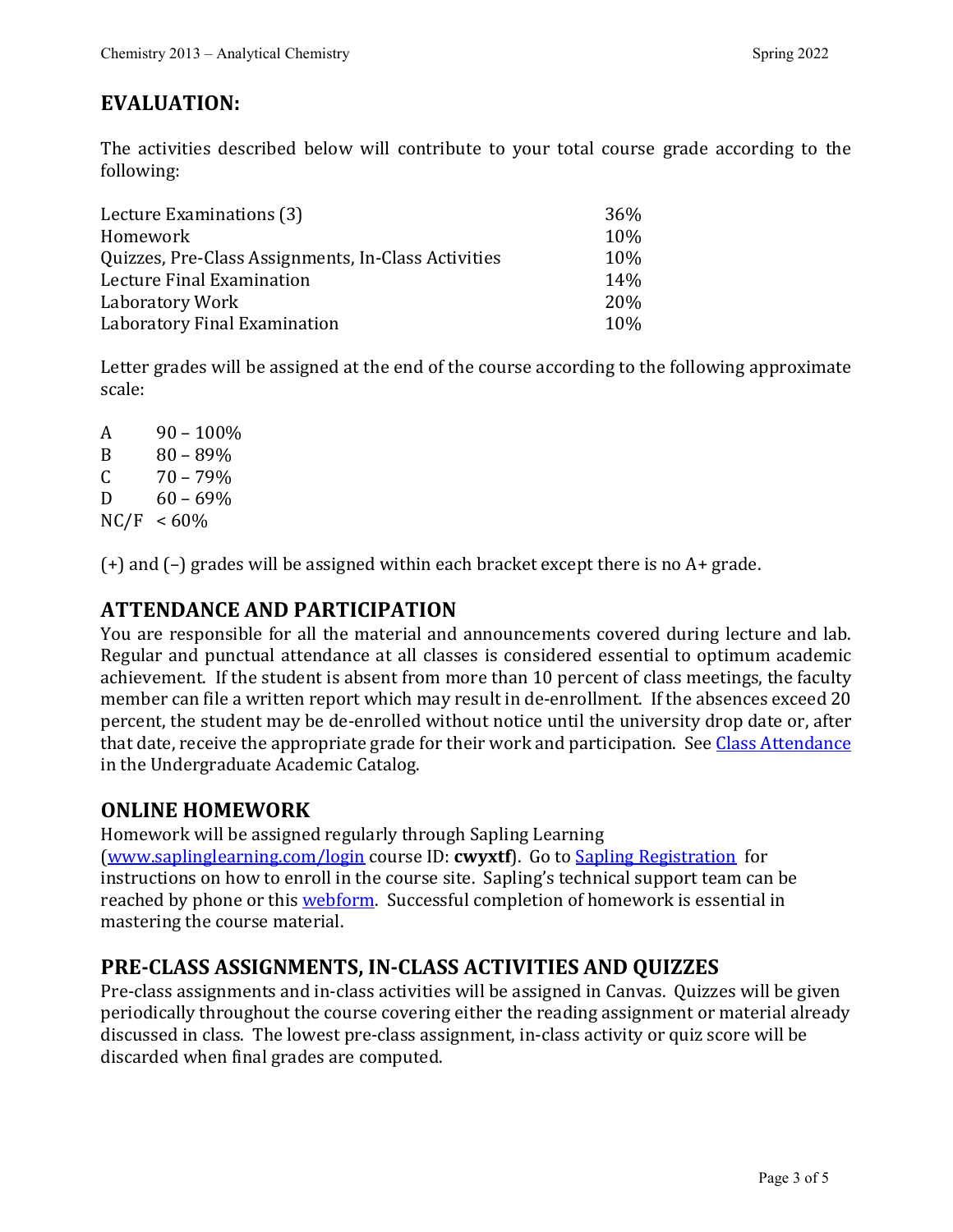## **EXAMS**

Three lecture exams, a lecture final exam, and a laboratory final exam will be given during the course. Make-up exams will be arranged only if the instructor is contacted prior to the scheduled exam time and then only if you present an institutionally valid excuse.

## **LABORATORIES**

Attendance is mandatory at all laboratory sessions. If you must miss a lab for a valid reason, you should make prior arrangements with the instructor to see if you can attend the other lab section. A lab absence will result in a zero on that lab report and lab quiz. Experiments will be performed either individually, with a partner, or in a group. Each partner/group member must keep a record of their work in their own laboratory notebook to submit individually. Each partner must independently weigh samples, carry out titrations, etc. They cannot work together by participating in a joint titration, etc., with one partner functioning as a guide/consultant. Each partner must report at least one determination in the final value. Separate, individual lab notebook pages or a formal lab report will be submitted by each student. Each lab grade will be based on lab notebook entries, the accuracy and precision of the quantitative unknown determinations, or formal lab report. Lab quizzes will be given at the beginning of each new experiment, covering both the old and new experiments. Late labs will be penalized by deducting 5% for every day past the due date.

#### **COURSE WEBSITE**

[Canvas](https://canvas.pointloma.edu/) (CHE2013-SP22 – Analytical Chemistry) will be used constantly as a repository for all course material such as lecture notes, problem sets, etc.

## **PLNU FINAL EXAMINATION POLICY**

Successful completion of this class requires taking the final examination **on its scheduled day and time**. The final examination schedule is posted on the *Undergraduate Records* site. No requests for early examinations or alternative days will be approved.

## **SPIRITUAL CARE**

Please be aware PLNU strives to be a place where you grow as whole persons. To this end, we provide resources for our students to encounter God and grow in their Christian faith. If students have questions, a desire to meet with the chaplain or have prayer requests you can contact the *Office of* [Spiritual Development](https://www.pointloma.edu/offices/spiritual-development)

## **PLNU ACADEMIC HONESTY POLICY**

Students should demonstrate academic honesty by doing original work and by giving appropriate credit to the ideas of others. Academic dishonesty is the act of presenting information, ideas, and/or concepts as one's own when in reality they are the results of another person's creativity and effort. A faculty member who believes a situation involving academic dishonesty has been detected may assign a failing grade for that assignment or examination, or, depending on the seriousness of the offense, for the course. Faculty should follow and students may appeal using the procedure in the university Catalog. See **Academic Policies** for definitions of kinds of academic dishonesty and for further policy information.